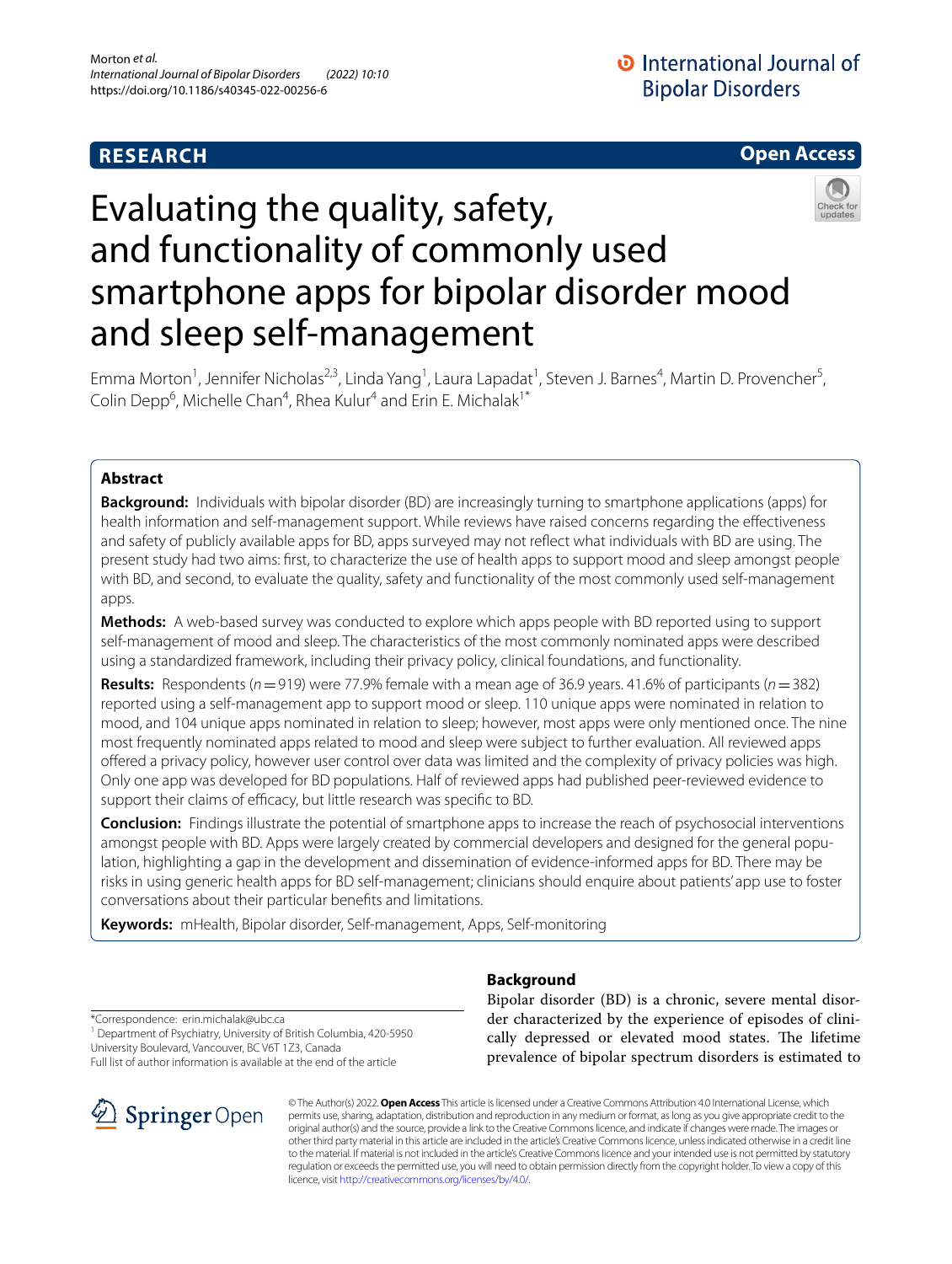be 2.4% globally (Merikangas et al. [2011\)](#page-11-0), and the condition is ranked as the 5th leading cause of disease burden among mental disorders by the World Health Organization (Ferrari et al. [2016\)](#page-10-0). Self-management is recognized as central to living well with BD by both treatment guidelines (Kendall et al. [2016;](#page-11-1) Malhi et al. [2020](#page-11-2); Yatham et al. [2018](#page-12-0)) and people living with the disorder (Michalak et al. [2016](#page-11-3); Murray et al. [2011\)](#page-11-4). Particular emphasis is placed on detecting and responding to changes in two symptom domains, mood and sleep, as there is evidence that psychosocial therapies which incorporate these strategies can reduce symptoms and prevent relapse/recurrence (Miklowitz and Scott [2009\)](#page-11-5). However, distance, cost, stigma, and trust in the healthcare system present barriers to accessing clinician support for self-management practices (Leitan et al. [2015](#page-11-6)).

Digital health interventions, particularly smartphone applications (apps; otherwise known as mHealth), may improve access to evidence-based psychosocial strategies for BD. There are a number of promising developments in mHealth research for BD (Torous and Brady [2020](#page-12-1)), such as employing smartphone passive data-sensing capabilities (Faurholt-Jepsen et al. [2013;](#page-10-1) Matthews et al. [2016](#page-11-7); Beiwinkel et al. [2016](#page-10-2)), facilitating clinician review of self-monitoring data (Faurholt-Jepsen et al. [2019](#page-10-3)), and delivering psychoeducation programs (Hidalgo-Mazzei et al. [2016](#page-11-8); Depp et al. [2015\)](#page-10-4). Despite such remarkable progress in leveraging new technologies to better monitor BD symptoms and deliver interventions, evidencesupported apps are slow to be made publicly accessible due to research-to-practice translational lags and complex regulatory systems (Mathews et al. [2019\)](#page-11-9). Further, research grants rarely cover the costs required for ongoing customer/technical support, and as a consequence many academic mHealth projects do not reach commercial marketplaces (Jake-Schofman et al. [2017](#page-11-10)). In contrast to the slow pace of development, evaluation and dissemination in academic contexts, an increasingly large number of apps claiming to support mental health needs are available for download via commercial marketplaces (Torous et al. [2018](#page-12-2)). Given that internet-connected device ownership and interest in smartphone-based interventions is high amongst people living with BD (Hidalgo-Mazzei et al. [2019\)](#page-11-11), it is likely that consumers with BD are already self-selecting from available mental health apps. Accordingly, there is widespread concern about the quality, safety and efficacy of apps used by consumers (Torous et al. [2018;](#page-12-2) Larsen et al. [2019](#page-11-12); Wisniewski et al. [2019](#page-12-3)), as individuals may be downloading and using mental health apps that lack evidence bases and without consulting their healthcare provider.

Regular review of consumer-facing apps is therefore critical for both (a) informing clinicians and individuals about the potential benefts and risks of the current mental health app marketplace, and (b) helping researchers and developers optimize the next generation of mHealth interventions by identifying gaps in the content, functionality, quality, and safety of current apps. To date, two reviews have identifed and evaluated apps developed for BD. Nicholas et al. identifed 82 apps developed for BD in the Google Play and Apple iOS stores (Nicholas et al. [2015](#page-11-13)). Concerningly, only 22% provided a privacy policy, and app content was largely not in line with guidelines for BD treatment, with some apps containing harmful or misleading content. More recently, a review of the topreturned apps for the keyword "bipolar" echoed these fndings (Lagan et al. [2020a](#page-11-14)). Only one app had peerreviewed literature to support its efficacy, a number of apps included harmful, stigmatizing or misleading content, and 68% of apps provided privacy policies, indicating negligible improvements in quality in the fve years since the review by Nicholas et al. Other reviews have evaluated mental health apps more broadly, concluding that the quality of evidence supporting their efficacy is insufficient (Larsen et al. [2019;](#page-11-12) Wisniewski et al. [2019](#page-12-3)), and privacy policies (if existent) lack transparency (Robillard et al. [2019](#page-11-15); Huckvale et al. [2019\)](#page-11-16).

Although such reviews have elucidated the type and quality of publicly available mental health apps (including those marketed for BD), it has been noted that marketplace searches alone may not refect the apps used in real-world contexts (Rubanovich et al. [2017\)](#page-12-4). Despite the proliferation of health apps, the majority of downloads are accounted for by a small number of apps (Aitken and Lyle [2015](#page-10-5)), and download metrics may not reflect longerterm uptake. Search results are personalized based on user characteristics (Grundy et al. [2016](#page-11-17)), and popularity metrics may be biased by developers paying for downloads/positive reviews (BinDhim et al. [2015\)](#page-10-6). Indeed, it has been noted that the most downloaded mental health apps are not necessarily the ones with the most active users (Carlo et al. [2020\)](#page-10-7).

Conclusions drawn on the basis of marketplace searches may therefore not accurately represent realworld use. For example, while a recent review of apps for depression or anxiety reported that evidence-supported treatment components for these conditions were poorly represented (Wasil et al. [2019](#page-12-5)), when the appraisal was weighted by the number of active users, the reach of specifc treatment elements changed. Although mindfulness exercises were present in only 37% of reviewed apps, this technique was encountered by the largest proportion (96%) of monthly active users. While this analysis better depicts naturalistic usage, it has limitations in representing apps used by those with mental health needs. First, user counts included downloads by healthy adults.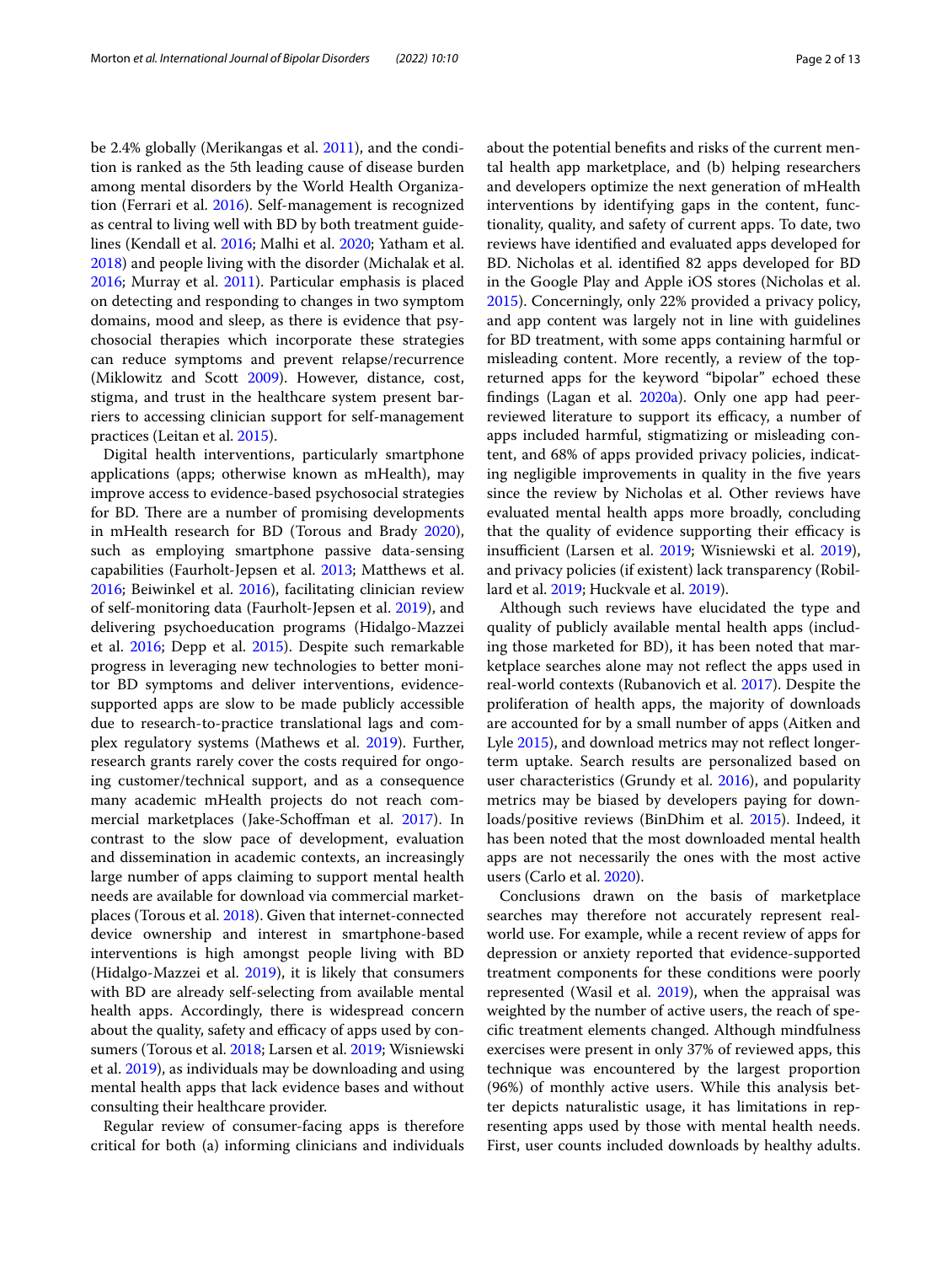Second, apps were identifed by searching for "depression" and "anxiety"; yet people with mental health needs have reported using wellbeing apps designed for the general population, not necessarily those targeting their diagnosed conditions (Rubanovich et al. [2017;](#page-12-4) Beard et al. [2019\)](#page-10-8). To accurately appraise the quality of apps adopted by people with BD in real-world contexts, we must directly ask the individuals in question to describe their mHealth use (Rubanovich et al. [2017\)](#page-12-4).

The present survey aimed to identify apps used by people with BD to self-manage two core symptom domains (mood and sleep), and to evaluate their quality and features according to a standardized framework (Lagan et al. [2020b\)](#page-11-18).

# **Methods**

# **Study design**

An overarching, international, cross-sectional online survey investigated the use of smartphone apps to support mental health and quality of life, attitudes towards app features, privacy concerns, and digital health literacy amongst people living with BD. The survey was conducted according to a community-based participatory research framework: the Collaborative RESearch Team to study psychosocial issues in Bipolar Disorder (CREST. BD) research network community advisory group (comprised primarily of people living with BD) was consulted regularly regarding survey content and recruitment strategies. This community-based participatory research process is described in full elsewhere (Morton et al. [2021a](#page-11-19)). Prior reports have summarized predictors of digital health literacy (Morton et al. [2022\)](#page-11-20) and endorsement of various app features/privacy concerns in this sample (Morton et al. [2021a\)](#page-11-19). Here, to characterize use of selfmanagement apps specifcally, we detail responses to survey items related to apps used in self-management of mood and sleep.

Questionnaires were administered via Qualtrics. Data collection occurred between February and July 2020. Ethics approval was granted by the University of British Columbia Behavioral Research Ethics Board. All participants received written information about the study and indicated their consent before proceeding. Participants who exited the survey prior to completion were treated as having withdrawn consent, and their data were not analyzed. Data in the study were treated confdentially and survey responses stored on a secure server in Canada.

## **Participants and recruitment**

Participant recruitment occurred via promotion on CREST.BD social media pages, paid advertisements on Facebook, Instagram, and Twitter, emails to the CREST. BD mailing list and healthcare providers or organizations associated with the CREST.BD network, and featured at online (webinar) and in-person educational events (held in Vancouver, Canada) for individuals with BD. To address initial overrepresentation of white North American participants, social media advertisements specifcally targeted users in Asia, Africa, and South America with interests related to BD (i.e., liking social media pages for the International Bipolar Foundation, BP Magazine for Bipolar, and the Depression and Bipolar Support Alliance). Participants were entered into a prize draw for one of two \$50 (CAD) Visa gift cards. Inclusion criteria were: (1) age 19 or older, and (2) a self-reported diagnosis of BD.

# **Measures**

An online survey was developed on the basis of previous literature and stakeholder input (Additional fle [1\)](#page-10-9). Individuals were asked to describe their use of apps to track or support their symptoms and quality of life across a range of domains identifed as important to people with BD (Michalak and Murray [2010\)](#page-11-21).

Given concern about the type and quality of apps used to support symptom management in BD (Nicholas et al. [2015](#page-11-13); Lagan et al. [2020a](#page-11-14)), the present analysis focused on items concerning the use of apps related to the core foci of BD self-management (i.e., mood and sleep). Individuals were asked if they used apps to a) track or manage their mood or b) support their sleep/wake routine or sleep quality. If a respondent indicated yes, they were asked to name the apps used and describe their frequency of use. Evaluation of apps used to support other life domains was beyond scope of this analysis.

#### **Data analysis**

## *Use of self‑management apps to support mood or sleep*

Descriptive statistics were used to characterize the sample and summarize the use of smartphones and selfmanagement apps. One author (LL) categorized free-text responses indicating names of apps used; internet searches were used to confrm the spelling and existence of apps referenced.

#### *Evaluation of commonly used self‑management apps*

The five most commonly nominated mood and sleep selfmanagement apps were subject to further analysis. This cutoff was selected to ensure the evaluation process was feasible and swift, given concerns regarding the currency of app evaluation papers (Larsen et al. [2020](#page-11-22)), and was chosen for its similarity to the number of apps reported by prior studies of the most frequently named apps used by people with depression/anxiety (Rubanovich et al. [2017](#page-12-4)), and a survey of health apps used by the general population (Krebs and Duncan [2015\)](#page-11-23).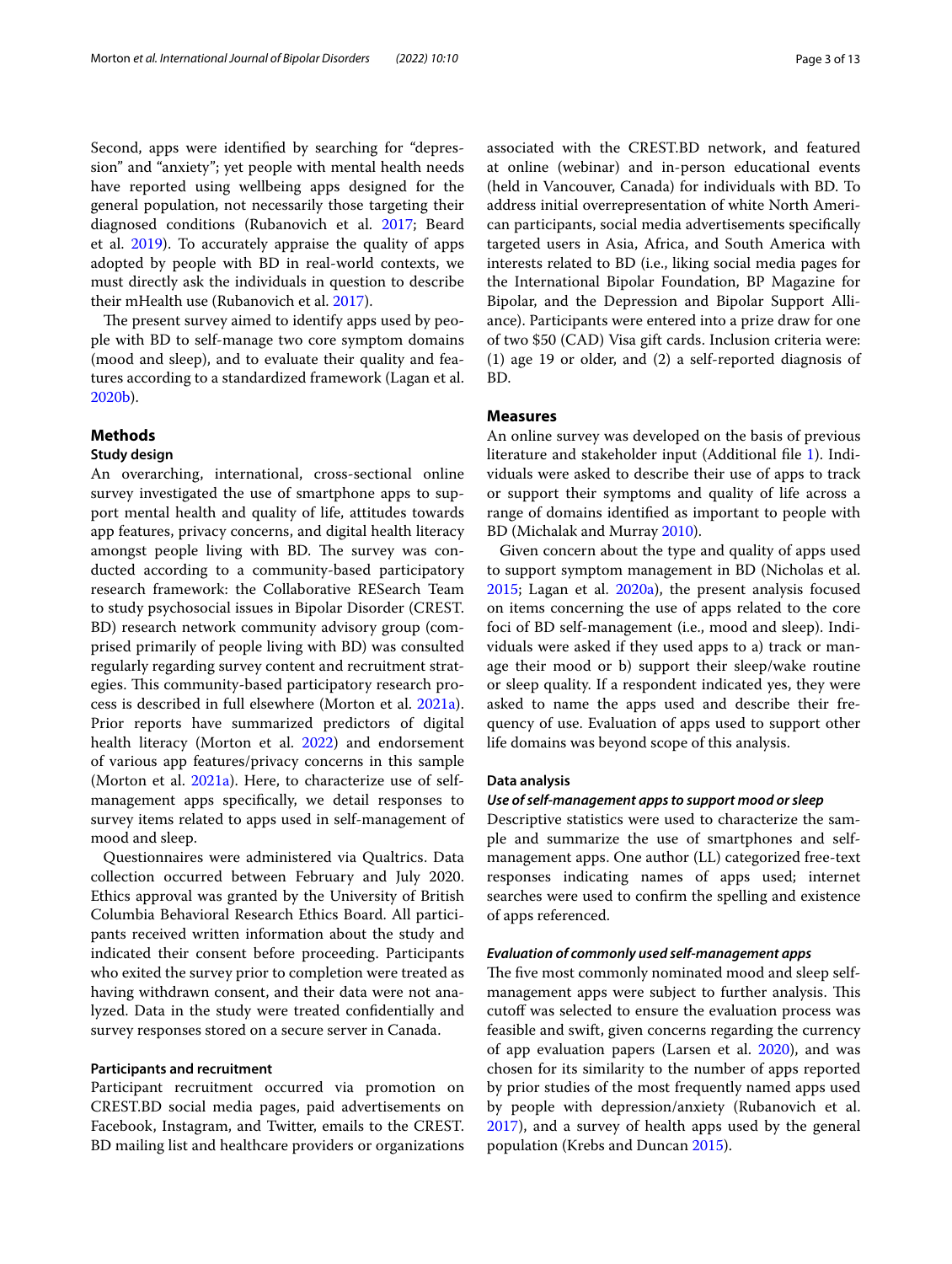#### *The MIND framework*

To support comparability with a recent review of apps identifed by marketplace searches of the term "bipolar" (Lagan et al. [2020a\)](#page-11-14), we used the Mhealth Index and Navigation Database (MIND) framework (Lagan et al. [2020b\)](#page-11-18) based on the American Psychiatric Association's (APA) app evaluation model. The initial APA framework was developed through consultation with service users, clinicians, and informaticists (American Psychiatric Association [2017](#page-10-10)), and amalgamated questions from 45 existing evaluation frameworks (Henson et al. [2019](#page-11-24)). The MIND framework consists of 105 objective questions that map onto the APA framework and principles of medical ethics, and is divided into six sections: app origin and functionality (background information and accessibility), inputs and outputs (what types of data are collected and generated), privacy and security (data use and sharing, patient safety), clinical foundation (the existence of peer reviewed literature describing the feasibility and efficacy of reviewed apps), features and engagement style (app interface and overall functionality), interoperability and data sharing (ability to export/share data for personal or clinical use). The MIND framework has been used to describe the quality and safety of mental health apps for schizophrenia (Lagan et al. [2021a\)](#page-11-25), bipolar disorder (Lagan et al. [2020a](#page-11-14)), Spanish language speakers (Muñoz et al. [2021\)](#page-11-26), peripartum afective disorders (Feldman et al. [2021](#page-10-11)), and top-returned apps for mental health related searches (Lagan et al. [2021b\)](#page-11-27).

It should be noted that as the MIND framework is intended for use by non-specialists (including people with lived experience, healthcare administrators, and policymakers) to provide a *general* assessment of the quality of a given app, a formal systematic review is not required to answer items in the clinical foundation section, nor are raters instructed in evaluating the quality of scientifc literature (Lagan et al. [2021b\)](#page-11-27). In a similar vein, the MIND framework generates a *descriptive* summary of app characteristics; no total score or quantitative summary is provided. In practice, clinicians are encouraged to conduct a personalized assessment of the ft between a reviewed app and an individual's needs/priorities (Torous et al. [2018\)](#page-12-2).

# *Rater training*

All raters (LL, MC, RK, LY) underwent publicly available training in the framework questions (apps.digitalpsych. org). Following training, raters applied the framework questions to two apps that were not the subject of the present investigation (7Cups and ACT iCoach) to ensure reliability with expert-generated criterion ratings. Discrepancies were addressed via discussion with the framework developers. All raters met the minimum threshold for very good interrater reliability, defned as Cohen's kappa statistic > 0.75 (McHugh  $2012$ ), and percentage agreement with criterion ratings was high (>80%).

#### *Evaluation procedures in the present study*

Each app was assessed by at least two raters. Raters used their personal devices to download and test apps. All apps were evaluated between January and April, 2021.

Raters identifed peer-reviewed studies by searching Google Scholar and Medline using the app name and "feasibility", "efficacy" or "effectiveness" as keywords. The reference lists of identifed studies were also reviewed for additional relevant literature. To support the feasibility and relevance of the literature review, efficacy studies describing unrelated physical health outcomes (e.g., weight, caloric intake, physical activity) were excluded. This decision was made following a preliminary search for literature related to the Fitbit app, in which numerous studies related to other functions of this app and associated wearable device were identifed.

Discrepancies between raters were resolved via consensus discussion. Descriptive statistics were used to summarize key fndings from the resulting data.

#### **Results**

#### **Survey sample**

A total of 919 people with BD responded to the online survey (see Table [1](#page-4-0) for demographic details). 81.3% of participants completed the survey between June 21 and July 20. Participants were primarily female (77.9%,  $n = 716$ ), white (61%,  $n = 560$ ), residing in North America  $(43.2\%, n=397)$ , with a mean age of 36.9 years (SD = 12). Approximately half the sample self-reported a BD-II diagnosis (51.9%,  $n=477$ ), and most participants were receiving psychiatric treatment, including medication (81.1%, *n*=745) and counselling (47.7%, *n*=438). Te sample was largely employed (55.3%, *n*=508), married or in a committed relationship (49.5%, *n*=455), and had completed some form of post-secondary education (77.4%, *n*=711). Almost all participants reported using apps on a smartphone (97.5%, *n*=896).

#### **Use of self‑management apps to support mood or sleep**

In total, 41.6% (*n*=382) of the sample reported using a self-management app related to mood and/or sleep. Specifically, 24.8% ( $n=228$ ) of respondents reported use of an app to monitor or improve mood, and 26.3% (*n*=242) reported use of an app to monitor or improve sleep (see Table [2](#page-5-0)). Of individuals using self-management apps, 23% (*n*=88) reported using apps related to both mood and sleep. Daily use of self-management apps was common.

A broad spectrum of apps were nominated in relation to each self-management domain. A total of 110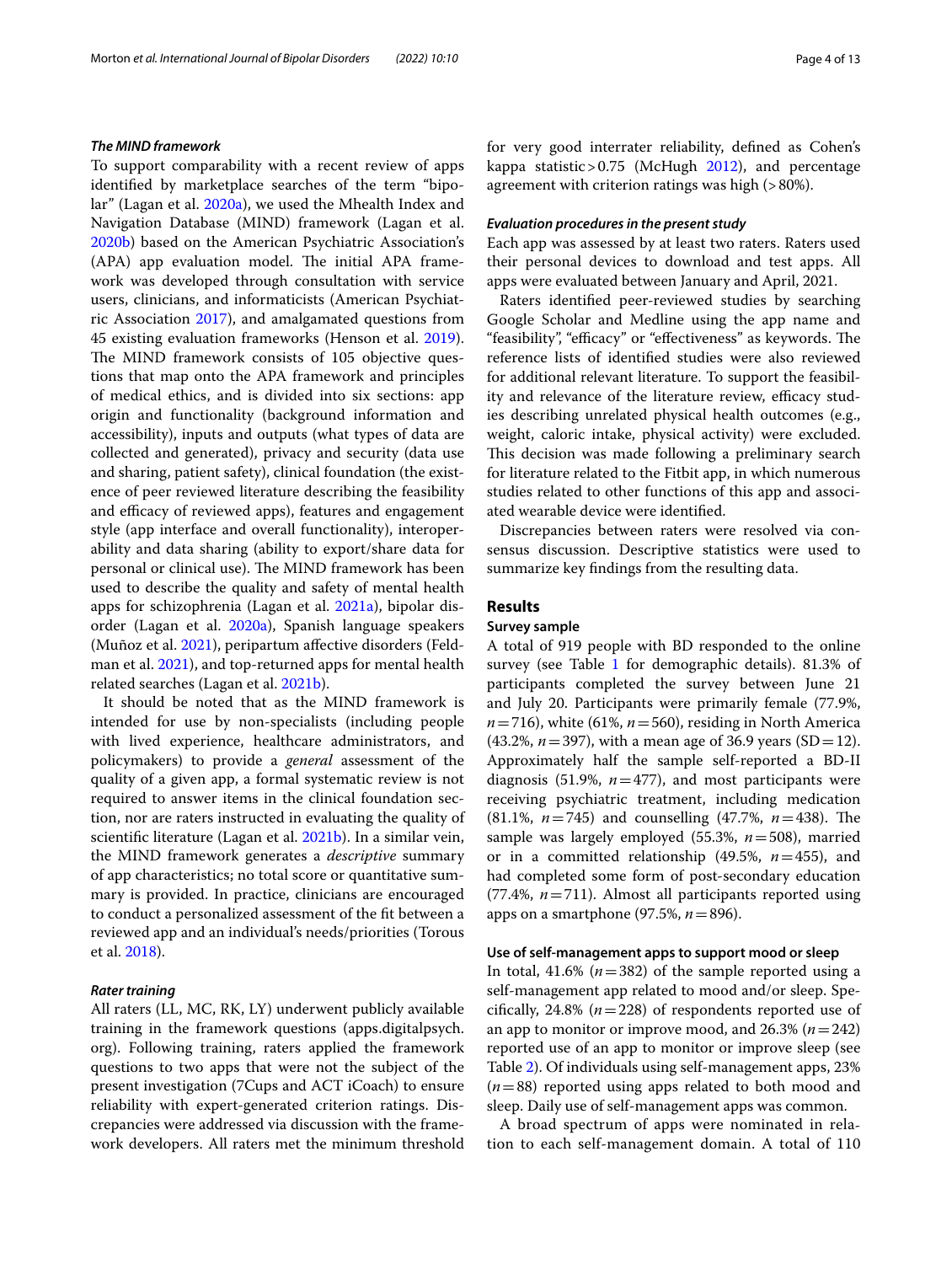# <span id="page-4-0"></span>**Table 1** Sample characteristics

| Demographic variable                                                                                                    | Total                                                                                                        | Mood/sleep app use $(n=382)$                                                                             | No mood/<br>sleep app use<br>$(n=537)$                                                                    |
|-------------------------------------------------------------------------------------------------------------------------|--------------------------------------------------------------------------------------------------------------|----------------------------------------------------------------------------------------------------------|-----------------------------------------------------------------------------------------------------------|
| Sex (female); n (%)                                                                                                     | 716 (77.9%)                                                                                                  | 308 (80.6%)                                                                                              | 408 (76%)                                                                                                 |
| Age; mean (SD)                                                                                                          | 36.9(12)                                                                                                     | 36.9 (12)                                                                                                | 37(12)                                                                                                    |
| BD subtype; n (%)                                                                                                       |                                                                                                              |                                                                                                          |                                                                                                           |
| BD I<br><b>BDII</b><br>Other/no formal diagnosis                                                                        | 321 (34.9%)<br>477 (51.9%)<br>121 (13.2%)                                                                    | 139 (36.4%)<br>198 (51.8%)<br>45 (11.8%)                                                                 | 182 (33.9%)<br>279 (52%)<br>76 (14.1%)                                                                    |
| Current treatment; n (%)                                                                                                |                                                                                                              |                                                                                                          |                                                                                                           |
| Medication<br>Counselling/psychotherapy<br>Peer support                                                                 | 745 (81.1%)<br>438 (47.7%)<br>142 (15.5%)                                                                    | 318 (83.2%)<br>212 (55.5%)<br>67 (17.5%)                                                                 | 427 (79.5%)<br>226 (42.1%)<br>75 (14%)                                                                    |
| Ethnicity; n (%)                                                                                                        |                                                                                                              |                                                                                                          |                                                                                                           |
| White<br>Black/African<br>Asian<br>Middle Eastern<br>Latin American<br>Other or multiple ethnicities                    | 560 (61%)<br>40 (4.4%)<br>152 (16.6%)<br>22 (2.4%)<br>48 (5.2%)<br>96 (10.5%)                                | 251 (65.7%)<br>15 (3.9%)<br>47 (12.3%)<br>$8(2.1\%)$<br>19 (5%)<br>42 (11%)                              | 309 (57.6%)<br>25 (4.7%)<br>105 (19.6%)<br>14 (2.6%)<br>29 (5.4%)<br>54 (10.1%)                           |
| Country of residence; n (%)                                                                                             |                                                                                                              |                                                                                                          |                                                                                                           |
| Canada<br>United States of America<br>Europe<br>Australia/New Zealand<br>Asia<br>Middle East<br>Africa<br>Latin America | 169 (18.4%)<br>228 (24.8%)<br>105 (11.4%)<br>37 (4%)<br>160 (17.4%)<br>19 (2.1%)<br>142 (15.5%)<br>56 (6.1%) | 88 (23%)<br>108 (28.3%)<br>47 (12.3%)<br>20 (5.2%)<br>48 (12.6%)<br>$8(2.1\%)$<br>37 (9.7%)<br>25 (6.5%) | 81 (15.1%)<br>120 (22.3%)<br>58 (10.8%)<br>17 (3.2%)<br>112 (20.9%)<br>11(2%)<br>105 (19.6%)<br>31 (5.8%) |
| Education level; n (%)                                                                                                  |                                                                                                              |                                                                                                          |                                                                                                           |
| Any high school<br>Postsecondary<br>Undergraduate<br>Postgraduate<br>Other                                              | 177 (19.3%)<br>214 (23.3%)<br>324 (35.3%)<br>173 (18.8%)<br>31 (3.4%)                                        | 56 (14.7%)<br>83 (21.7%)<br>157 (41.1%)<br>75 (19.6%)<br>11 (2.9%)                                       | 121 (22.5%)<br>131 (24.4%)<br>167 (31.1%)<br>98 (18.2%)<br>20 (3.7%)                                      |
| Employment status; n (%)                                                                                                |                                                                                                              |                                                                                                          |                                                                                                           |
| Working full-time<br>Working part-time<br>Self-employed<br>Student<br>Not in paid employment<br>Retired                 | 341 (37.1%)<br>156 (17%)<br>11 (1.2%)<br>102 (11.1%)<br>263 (28.6%)<br>46 (5%)                               | 140 (36.6%)<br>75 (19.6%)<br>$1(0.3\%)$<br>41 (10.7%)<br>106 (27.7%)<br>19 (5%)                          | 201 (37.4%)<br>81 (15.1%)<br>10 (1.9%)<br>61 (11.4%)<br>157 (29.2%)<br>27 (5%)                            |
| Marital status; n (%)                                                                                                   |                                                                                                              |                                                                                                          |                                                                                                           |
| Single<br>Married/in a committed relationship<br>Divorced/separated<br>Other/prefer not to say                          | 347 (37.8%)<br>455 (49.5%)<br>96 (10.4%)<br>21 (2.3%)                                                        | 143 (37.4%)<br>193 (50.5%)<br>40 (10.5%)<br>$6(1.6\%)$                                                   | 204 (38%)<br>262 (48.8%)<br>56 (10.4%)<br>15 (2.8%)                                                       |
| Devices used to access apps                                                                                             |                                                                                                              |                                                                                                          |                                                                                                           |
| Smartphone<br>Tablet<br>Neither                                                                                         | 896 (97.5%)<br>209 (22.7%)<br>$10(1.1\%)$                                                                    | 379 (99.2%)<br>107 (28%)<br>$1(0.2\%)$                                                                   | 517 (96.3%)<br>102 (19%)<br>9(1.7%)                                                                       |

unique apps were described as being used to monitor or improve mood, however the majority were nominated only once (68.2%, *n*=75). Similarly, while 104 apps were named in relation to monitoring or promoting optimal sleep, most sleep apps were nominated only once (73.1%; *n*=76).

# **Evaluation of commonly used self‑management apps**

The top five apps related to mood were nominated a total of 130 times, with the most popular mood app (Daylio) nominated by 59 respondents. Other commonly nominated mood apps included Bipolar eMoods Tracker  $(n=45)$ , iMood Journal  $(n=9)$ , Moodpath  $(n=9)$ , and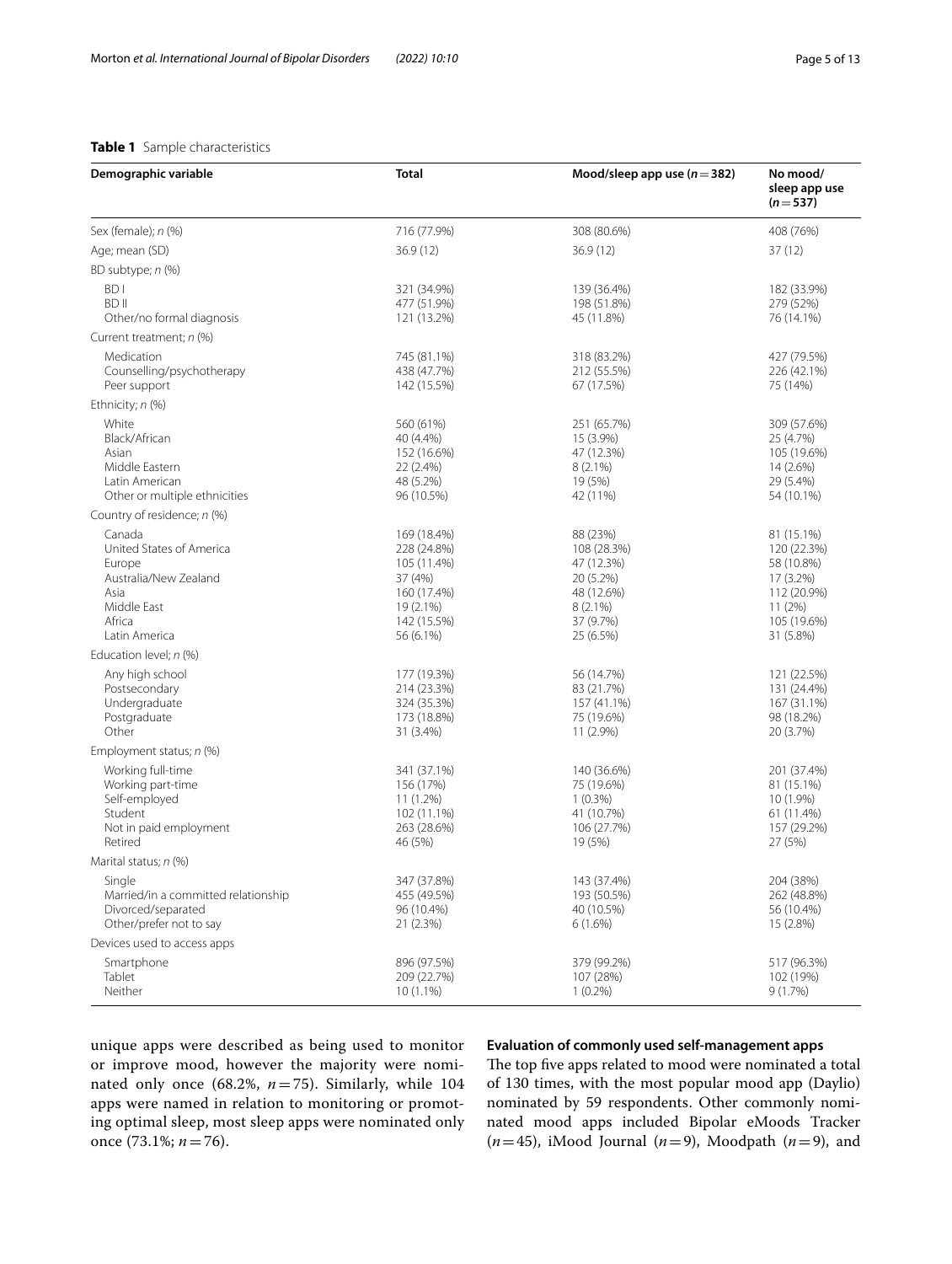<span id="page-5-0"></span>

| <b>Table 2</b> Use of BD-related apps |  |
|---------------------------------------|--|
|---------------------------------------|--|

| Use of apps                                                                                        | Total; $n$ $%$                                        |
|----------------------------------------------------------------------------------------------------|-------------------------------------------------------|
| Use of mood-related self-management apps                                                           | 228 (24.8%)                                           |
| Frequency of use:                                                                                  |                                                       |
| More than once a day<br>Daily<br>Weekly or less often<br>Use of sleep-related self-management apps | 60 (26.3%)<br>99 (43.4%)<br>69 (30.3%)<br>242 (26.3%) |
| Frequency of use:                                                                                  |                                                       |
| More than once a day<br>Daily<br>Weekly or less often                                              | 21 (8.8%)<br>156 (65.3%)<br>62 (25.9%)                |

Calm  $(n=8)$ . The top five sleep-related apps were nominated a total of 112 times, with the most popular app (Fitbit) mentioned 50 times. Other commonly nominated sleep apps included Calm (*n*=24), Sleep Cycle (*n*=15), Samsung Health (*n*=14), and Headspace (*n*=9). 25 people reported using the alarm function of the pre-installed clock app to support their sleep—as this a function of the smartphone itself, we chose to exclude it from further analysis.

As one app (Calm) appeared in the top five most commonly nominated apps in relation to both mood and sleep self-management, a final set of nine apps was evaluated using the MIND framework. The summary below highlights trends across the reviewed apps. For a full description of reviewed apps according to the 105 framework questions, see Additional fle [2.](#page-10-12) To provide readers with an accessible, brief overview of fndings, key characteristics of the nine reviewed apps are also presented in Table [3](#page-6-0).

#### *Origin and accessibility*

At the time of this analysis, all reviewed mood and sleep apps were available on both the Apple iOS and Google Play stores, and had been updated in the last 180 days a metric associated with user satisfaction and safety (Wisniewski et al. [2019](#page-12-3)). Reviewed apps appeared to be popular, with an average rating of 4.6/5 on the iOS store. All reviewed apps were commercial; no developers were afliated with university, healthcare, or government organizations. All but one app was free to download, although the majority  $(n=8)$  required in-app purchases to access all content. Only a small proportion of apps (*n*=2) required a continuous internet connection. All apps were available in a language other than English, and the majority  $(n=6)$  had one or more accessibility features (e.g., adjustable text size or text-to-voice).

#### *Inputs and outputs*

Reviewed mood and sleep self-management apps most commonly collected user-input data via surveys  $(n=7)$ and diaries  $(n=7)$ . Few  $(n=3)$  received data from external devices (e.g., wearables). App outputs typically included notifications  $(n=9)$  or graphs of data  $(n=8)$ ; few had the option to share information to the user's social network  $(n=4)$  or contained a link to formal care or coaching  $(n=1)$ .

#### *Privacy and confdentiality*

All reviewed apps had a publicly available privacy policy that described data use and purpose  $(n=9)$ , and the majority  $(n=7)$  described security measures in place. Few  $(n=3)$  apps shared personal health information (e.g., name, birthday, mental health information); data were more commonly shared with third parties if deidentifed (i.e., stripped of personally identifiable attributes;  $n=8$ ) or anonymized (i.e., no traceable link to an individual,  $n=8$ ). User control over data was limited: four apps allowed users to opt out of data collection, and five apps allowed users to delete their data. The accessibility of privacy policies to the average user was poor: the average Flesch-Kincaid grade-reading level of the privacy policies was 13.45, suggesting that a high-school education or some post-secondary education would be required to read and understand the content. Concerningly, only two apps contained crisis management features (e.g., a number for a suicide prevention hotline).

#### *Clinical foundation*

Raters did not identify any potentially harmful content in the reviewed apps. The majority of mood and sleep self-management apps  $(n=6)$  had published evidence regarding their feasibility/usability, largely in healthy adults (summarized in Additional fle [3](#page-10-13)). Few apps nominated in relation to mood (*n*=2) had evidence to support their efficacy, compared to apps nominated in relation to sleep  $(n=4)$ . Existing efficacy studies provided some support for developers' claims that app use could result in improved mindfulness, stress management, sleep quality, and mood; the design, sample, and fndings of these studies are summarized in Additional fle [4](#page-10-14). However, only one efficacy study included a BD sample.

#### *Features, engagement style, and data sharing*

Apps nominated in relation to mood typically included the following features: mood tracking (*n*=5), sleep tracking  $(n=3)$ , and journaling  $(n=5)$ . Apps nominated in relation to sleep typically included the following features: sleep tracking  $(n=3)$ , journaling  $(n=3)$ , mindfulness (*n*=4) and deep breathing (*n*=3) exercises, and physical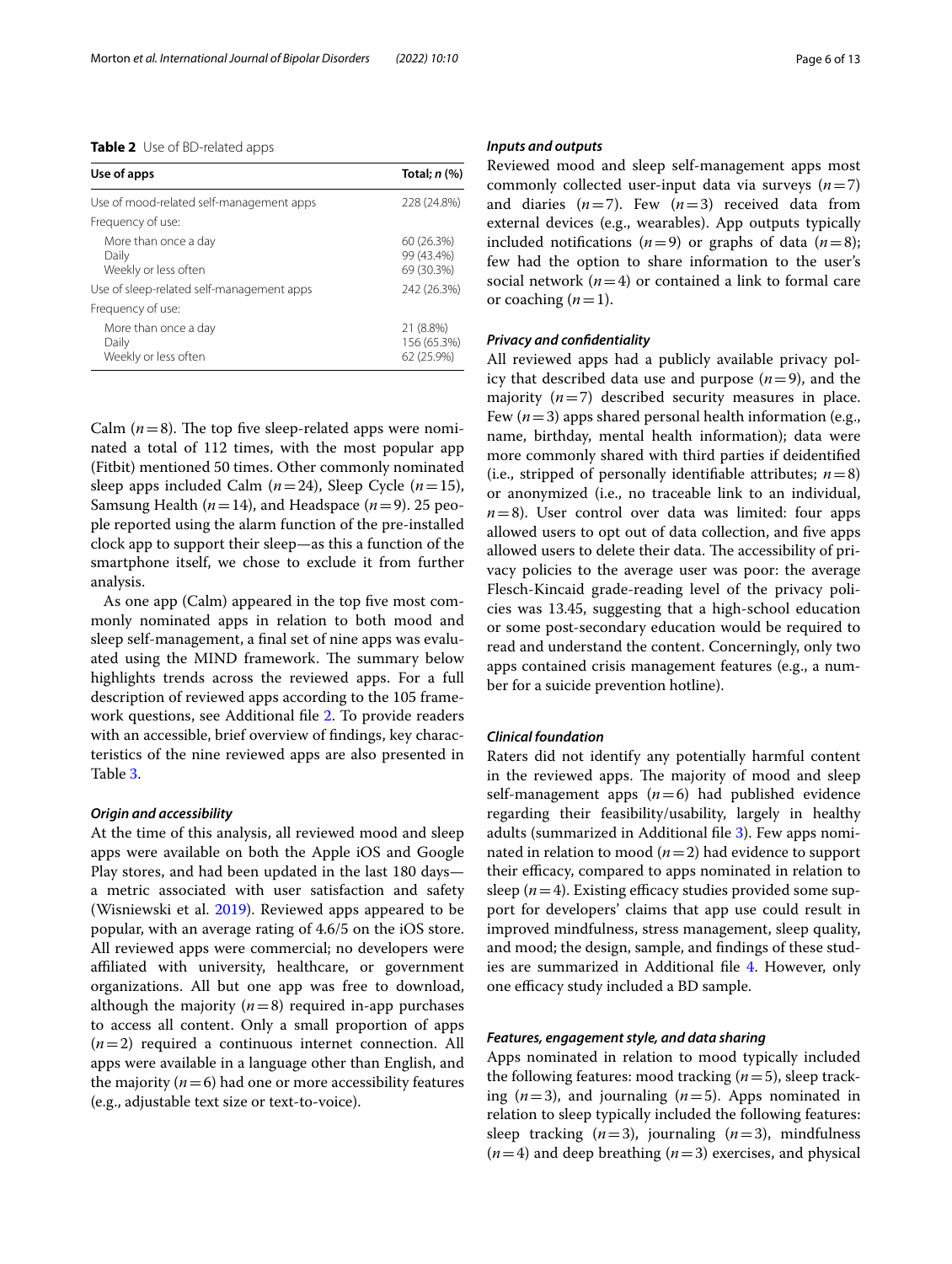|                                    | Table 3 Brief summary of key characteristics of the most commonly nominated mood and sleep self-management apps (n=9) |                                         |                                              |                                                                        |                                                 |                                                                                  |                                                              |                                              |                                |
|------------------------------------|-----------------------------------------------------------------------------------------------------------------------|-----------------------------------------|----------------------------------------------|------------------------------------------------------------------------|-------------------------------------------------|----------------------------------------------------------------------------------|--------------------------------------------------------------|----------------------------------------------|--------------------------------|
|                                    | Daylio Journal                                                                                                        | eMoods Bipolar<br>Mood Tracker          | iMood Journal<br>(Mood Diary)                | Depression and<br><b>Anxiety Tester</b><br>MoodPath                    | Calm                                            | Headspace                                                                        | Fitbit                                                       | Sleep Cycle                                  | Samsung Health                 |
| Survey nomina-<br>tions            | Mood; $n = 59$                                                                                                        | Mood; $n = 45$                          | Mood; $n=9$                                  | Mood; $n=9$                                                            | Sleep; $n = 24$<br>Mood; $n = 8$                | Mood; $n = 4$<br>Sleep; $n=9$                                                    | Sleep; $n = 50$                                              | Sleep; $n = 15$                              | Sleep; $n = 14$                |
| Cost                               | In-app purchases In-app purchases                                                                                     |                                         | Upfront cost                                 |                                                                        | In-app purchases In-app purchases               |                                                                                  | In-app purchases In-app purchases In-app purchases Free      |                                              |                                |
| -ealth informa-<br>ion             | Not shared                                                                                                            | Not shared                              | Not shared                                   | Not shared                                                             | Not shared                                      | Shared with third<br>parties                                                     | Not shared                                                   | Shared with third<br>parties                 | Shared with third<br>parties   |
| Can users delete<br>data?          | Yes                                                                                                                   | $\frac{1}{2}$                           | ž                                            | Yes                                                                    | Yes                                             | $\frac{1}{2}$                                                                    | Yes                                                          | Yes                                          | $\frac{1}{2}$                  |
| Crisis support                     | $\frac{1}{2}$                                                                                                         | Yes                                     | $\frac{1}{2}$                                | Yes                                                                    | $\frac{9}{2}$                                   | $\frac{1}{2}$                                                                    | $\frac{9}{2}$                                                | $\frac{1}{2}$                                | $\frac{1}{2}$                  |
| -easibility/effi-<br>cacy research |                                                                                                                       | 1 feasibility study 1 feasibility study | $\frac{1}{2}$                                | 1 efficacy study                                                       | studies, 6 efficacy<br>3 feasibility<br>studies | 13 feasibility stud-<br>3 feasibility stud-<br>ies, 20 efficacy<br>studies       | ies, 32 efficacy<br>studies                                  | 1 feasibility study 3 efficacy studies       |                                |
| Data export                        | Yes                                                                                                                   | yes                                     | Yes                                          | Yes                                                                    | yes                                             | $\frac{1}{2}$                                                                    | Yes                                                          | Yes                                          | Yes                            |
| <b>Key features</b>                | Mood, sleep, and Mood, medica-<br>exercise tracking tion, and sleep                                                   | tracking                                | Mood, medica-<br>tion, and sleep<br>tracking | tion, mindfulness relaxation, sleep<br>psycho-educa-<br>Mood tracking, | Mood tracking,<br>mindfulness,<br>therapy       | Psycho-education, Sleep/activity<br>relaxation, sleep<br>mindfulness,<br>therapy | tracking, psycho-<br>education, mind-<br>fulness, relaxation | tracking, mindful-<br>Mood and sleep<br>ness | Sleep and exercise<br>tracking |

health exercises  $(n=3)$ . Reviewed self-management apps were typically designed for self-monitoring rather than the delivery of psychosocial interventions: no mood app was observed to offer elements of cognitive behavior therapy, acceptance and commitment therapy, or dialectical behavior therapy. Two sleep apps were observed to ofer elements of cognitive behavior therapy for insomnia.

To support engagement, the majority of both types of self-management apps incorporated audiovisual elements  $(n=6)$ , and all incorporated user-generated data  $(n=9)$ . However, peer support  $(n=1)$  and gamification  $(n=4)$  were rarely offered. Most apps  $(n=8)$  allowed users to email or export their data, although only three were designed for use with a clinician in conjunction with a treatment plan.

# **Discussion**

The present study used a large-scale, international web-based survey to identify and evaluate apps used to support mood and sleep, two key foci of self-management in BD. Use of health and wellbeing apps was moderately prevalent: 42% of the sample reported using an app to support self-management of either mood or sleep. These individuals reported a high frequency of mHealth use, suggesting apps were perceived as helpful and engaging. Interestingly, although a number of apps ofered both mood and sleep tracking, the reviewed apps were generally nominated in relation to one purpose only. Only Calm and Headspace were nominated in relation to both sleep and mood. The analysis of the quality, safety, and efficacy of the top five sleep and mood self-management apps nominated by people with BD (for a total of nine reviewed apps) offers some reassuring fndings, as well as some cautions.

<span id="page-6-0"></span>A body of evidence supports the feasibility and acceptability of included apps (Additional fle [3\)](#page-10-13), largely in healthy adults. However, extrapolation of this data is limited by the short-term nature of these studies, with the longest follow-up period being eight weeks. Additionally, the presence of reminders from the research team could encourage app uptake beyond what might be expected in a naturalistic setting (Baumel et al. [2019\)](#page-10-15). Individuals with BD may engage, disengage, and re-engage with apps according to the fuctuating course of illness (O'Brien et al. [2020\)](#page-11-29). Although one BD-specifc app (eMoods Bipolar Mood Tracker) was evaluated, this was conducted with a sample of healthy volunteers (Tena-Cucala and Cobo [2019\)](#page-12-6). Only one qualitative study of the Headspace app included people with a BD diagnosis (Mistler et al. [2017](#page-11-30)). Thus, these studies may not be an accurate refection of the likelihood of engagement in a non-study setting for those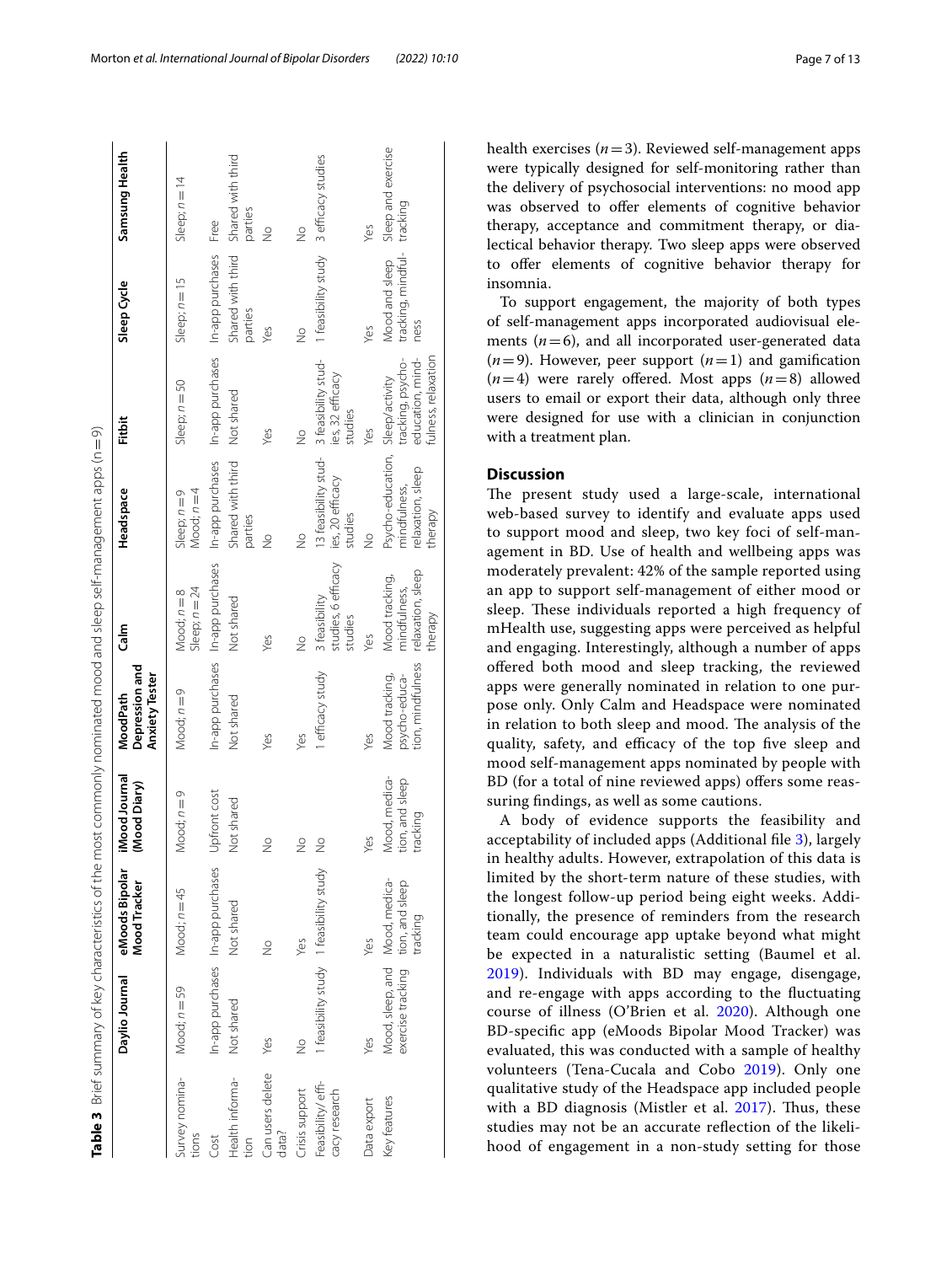living with mental illness. While participants in the present study were asked about their frequency of app use, they were not asked about the length of time since app download. Research on mHealth apps more broadly suggests that sustained engagement in real-world contexts is rare (Fleming et al. [2018](#page-11-31)). Naturalistic, longterm research in this population is therefore needed to better determine app usage patterns, as available research regarding adherence to apps developed for BD suggests highly heterogenous rates of use (Patoz et al. [2021\)](#page-11-32). Feasibility research is also necessary to identify and address accessibility barriers unique to people with BD, who may experience cognitive difficulties (Bon-nín et al. [2021\)](#page-10-16), hand tremors (Gitlin [2016\)](#page-11-33), and fluctuations in attention and motivation in accordance with mood state (Urošević et al. [2008](#page-12-7)), that together infuence app usage.

Evidence for the efficacy of apps is varied (Additional fle [4](#page-10-14)). While the impacts of some apps (i.e., Headspace and Fitbit) have been extensively researched, others had no or little peer reviewed evidence (i.e., Daylio Journal, eMoods Bipolar Mood Tracker, iMood Journal, Mood-Path and Sleep Cycle). Although a formal systematic review of the literature and evaluation of study quality was outside scope of this analysis (nor is it required as part of the MIND framework app evaluation), it is worth noting broad trends in the identifed research: while some randomized control trials had reasonably large samples, many others had an inactive control, used a single-arm design, and had small sample sizes. Further, the use of healthy volunteers may introduce a sampling bias, as those who have an interest in mHealth may be more likely to engage in these studies. Finally, while some of the outcomes assessed are directly relevant to BD (e.g., mood and sleep quality), many of the studies measured variables related to general wellbeing, such as mindfulness, stress, and attention, and only one qualitative study included people with BD (Mistler et al. [2017](#page-11-30)). Further research is required to more confdently state the potential efficacy of such app-based interventions in BD populations. In addition, the possibility of harm resulting from use of these apps in people with BD, such as the potential of symptom monitoring exacerbating negative afect, is also not known (Nicholas et al. [2019](#page-11-34); Faurholt-Jepsen et al. [2015\)](#page-10-17).

Given widespread concerns related to the privacy and data security of health and mental health apps (Robillard et al. [2019](#page-11-15); Huckvale et al. [2019\)](#page-11-16), it is notable that the apps most often used by individuals with BD all had an available privacy policy describing data use and purpose. However, the high reading grade of the policies echoed a commonly cited issue, that the readability and comprehension of policies are often inaccessible (Robillard et al. [2019](#page-11-15)). Although this raises obvious questions concerning *informed* consent, trust, and transparency of health apps, calls for more user-friendly privacy information have gained little traction. Further, user control over data among these widely used apps was lacking: under half the apps assessed enabled user control over the collection or deletion of data, and most apps shared data with third parties. Research has shown that individuals with mental health difficulties have varied feelings about sharing data, depending on the recipient and type of data shared (Nicholas et al. [2019](#page-11-34)). However, allowing users to have nuanced control over data collection, sharing, and retention is often at odds with how commercially developed apps make their profts. Collecting, analyzing, and selling personal data is central to the new digital economy. Even deidentifed data may be interpreted and recombined in ways that potentially reveal sensitive information, such as routine visits to a psychiatrist's office, or engaging with mental health content on social media. It is therefore important that healthcare providers are aware of ethical issues related to the functioning of the digital economy (Bauer et al.  $2017$ ), in order to discuss the benefits and risks of app use with patients. In addition, further efforts on behalf of app store platforms are needed, including regulation of health app developers and demands for transparency regarding data use.

In comparison to published reviews of BD app evidence-base and privacy, the current fndings are encouraging. Whilst reviews of the broader BD app landscape report very low incidence of scientifc evidence for available apps (Larsen et al. [2019\)](#page-11-12), 55% of the apps most commonly used by individuals with BD have published evidence (albeit, with the limitations discussed above). In terms of privacy, reviews in the area have reported that the provision of privacy policies among apps for BD increased from 22% in 2015 (Nicholas et al. [2015](#page-11-13)), to 68% in 2020 (Lagan et al. [2020a](#page-11-14)). The nine most popular mood and sleep self-management apps reviewed herein each had a privacy policy. These commonly used apps also perform well compared to a review of privacy policies for mental health tracking apps (Robillard et al. [2019](#page-11-15)), which reported only 18% of iOS and 4% of Android apps made privacy policies available. Comparative to reviews of the general app landscape regarding evidence-base and privacy, the present analysis of commonly reviewed apps suggests that many people with BD are self-selecting apps that are of reasonable quality. However, it should be cautioned that only a small percentage of reviewed apps ofered crisis support information for distressed users.

Notably, the most popular mood and sleep apps used by people with BD are not condition-specifc, rather, they are ranked among the most prominent health and wellbeing apps for the general population. For example,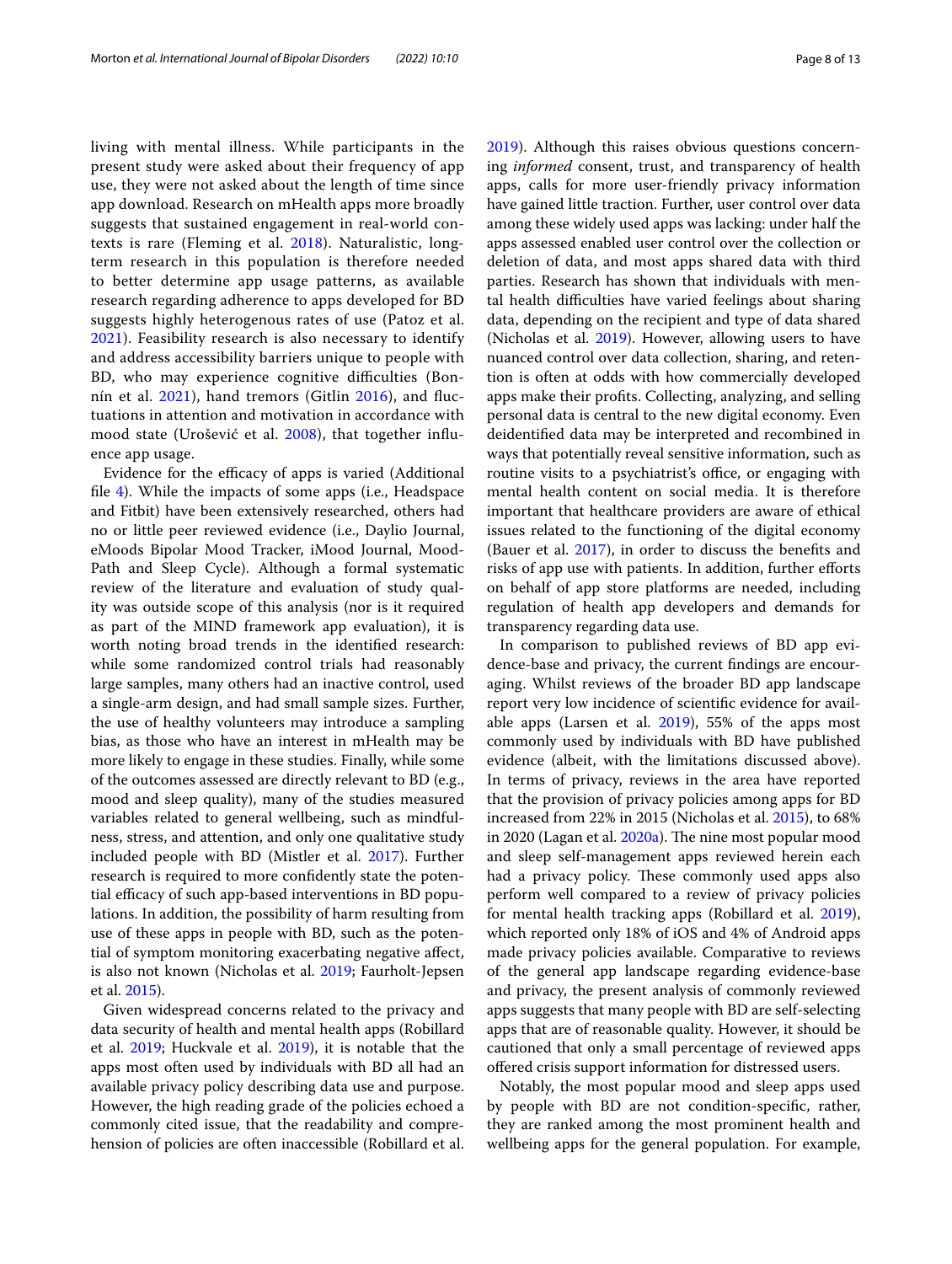Fitbit is one of the most commonly installed health and ftness apps amongst US mobile owners (Krebs and Duncan [2015\)](#page-11-23); similarly, Calm, Headspace, and Daylio rank among the most commonly downloaded mental health apps (Carlo et al. [2019;](#page-10-19) Woodward et al. [2020\)](#page-12-8). While the apps most frequently nominated in this survey were found to largely meet minimum standards for safety and privacy, previous reviews have noted limitations regarding adherence to clinical guidelines for both mood and sleep apps (Nicholas et al. [2015;](#page-11-13) Lagan et al. [2020a](#page-11-14); Grigsby-Toussaint et al. [2017](#page-11-35); Qu et al. [2020\)](#page-11-36), and their efficacy for improving outcomes in a BD population is unknown. Importantly, generic health apps may recommend strategies with the potential for harm in a BD population, or fail to detect early warning signs unique to this group. For example, sleep restriction is a technique that can be used to address insomnia in the general population, however this should be used with caution in BD due to the potential for triggering mania (Morton and Murray [2020](#page-11-37)). Similarly, unidimensional self-report mood scales (i.e., sad to happy) may inappropriately reinforce problematic mood elevation in BD. Apps designed for the general public or unipolar depression may offer suggestions to increase activity in response to low mood; people with BD should be warned that such strategies, while helpful, can trigger or exacerbate manic symptoms. In the absence of widely adopted, evidence-supported, condition-specifc apps for BD, clinicians play an important

the limitations of generic health and wellbeing apps. Although use of specifc apps by people with BD has not previously been investigated, a survey of physical and mental health apps used by people with depression and anxiety found similar trends (Rubanovich et al. [2017](#page-12-4)). This sample  $(n=176)$  was specifically recruited to test the IntelliCare suite of mental health apps, and as such, fndings may not have been refective of the population of mental health app users more generally. Even so, some similarities with the present analysis were observed: the most commonly used health apps included ones designed for the general population, such as Fitbit, Samsung Health, and Headspace. Of note, of the 139 unique health apps mentioned, 92.8% had less than 5 mentions, and 69.8% had only one mention. This accords with the present study, where 68.2% of named mood apps and 73.1% of named sleep apps were nominated by only one person. Analysis of the rate of download of health apps more broadly suggests that the majority of apps are downloaded less than 5000 times (Aitken and Lyle [2015](#page-10-5)). Together, these fndings highlight a large degree of interindividual variability in the precise apps used to manage health concerns. As such, while the present findings offer some confdence in regards to the quality and safety of

role in supporting patients to recognize and work around

the most commonly used apps, clinicians should still be alert to (and enquiring of) the possibility that patients are using poorer quality apps (Aref-Adib et al. [2020\)](#page-10-20).

The preponderance of generic health and wellbeing apps used by respondents in the present study (and the large number of people reporting daily use of such health apps) raises a number of considerations for the development and dissemination of mHealth interventions for BD. Firstly, it is necessary to weigh whether user priorities for aesthetics and functionality are being suffciently addressed in BD-specifc apps: indeed, a qualitative analysis of public reviews of apps developed for BD highlighted a number of unmet needs and complaints regarding functionality (Nicholas et al. [2017a\)](#page-11-38), suggesting that consumer preferences are currently not adequately addressed. This emphasizes the need for research-led app development projects to solicit potential user perspectives during the design phase, as clinicians/researchers and the public may not share priorities for content, features, or aesthetics (Carlo et al. [2019](#page-10-19)). Secondly, this fnding highlights the need for researchers to consider scale-up and commercialization as part of end-of-grant planning (Hidalgo-Mazzei et al. [2020](#page-11-39)). More research must be conducted into efective dissemination strategies for evidence-informed mHealth interventions. People with mental health conditions (including those in the present study) primarily rely on word of mouth or app store ratings/reviews to identify apps (Rubanovich et al. [2017](#page-12-4); Morton et al. [2022](#page-11-20); Schueller et al. [2018](#page-12-9)), which may have contributed to the popularity of generic health and wellbeing apps seen here. Training initiatives may be required to support people with BD in identifying and selecting the most appropriate apps for their specifc health needs (Hoffman et al. [2020\)](#page-11-40). Such efforts should be complementary to training and education for healthcare providers; although they may be a valuable source of information on apps, a survey found that only 50% of clinicians have discussed or suggested apps to patients with BD (Morton et al. [2021b\)](#page-11-41). Clinicians who had not discussed apps commonly cited lack of knowledge regarding safe and appropriate apps for this population as a barrier. Finally, the potential negatives of condition-specifc apps also require further consideration; there is evidence that symptom monitoring in BD can be experienced as an unpleasant reminder of illness (Bendegem et al. [2014](#page-12-10)), and potential app users may also be concerned about unintended disclosure through titles and icons that contain references to the diagnosis (Nicholas et al. [2017b](#page-11-42)). Ideally, awareness raising could encourage developers of popular health apps to include content tailored for this mood disorder, much in the way that generic stress management apps often contain some psychoeducation about clinical depression or anxiety. Indeed, new initiatives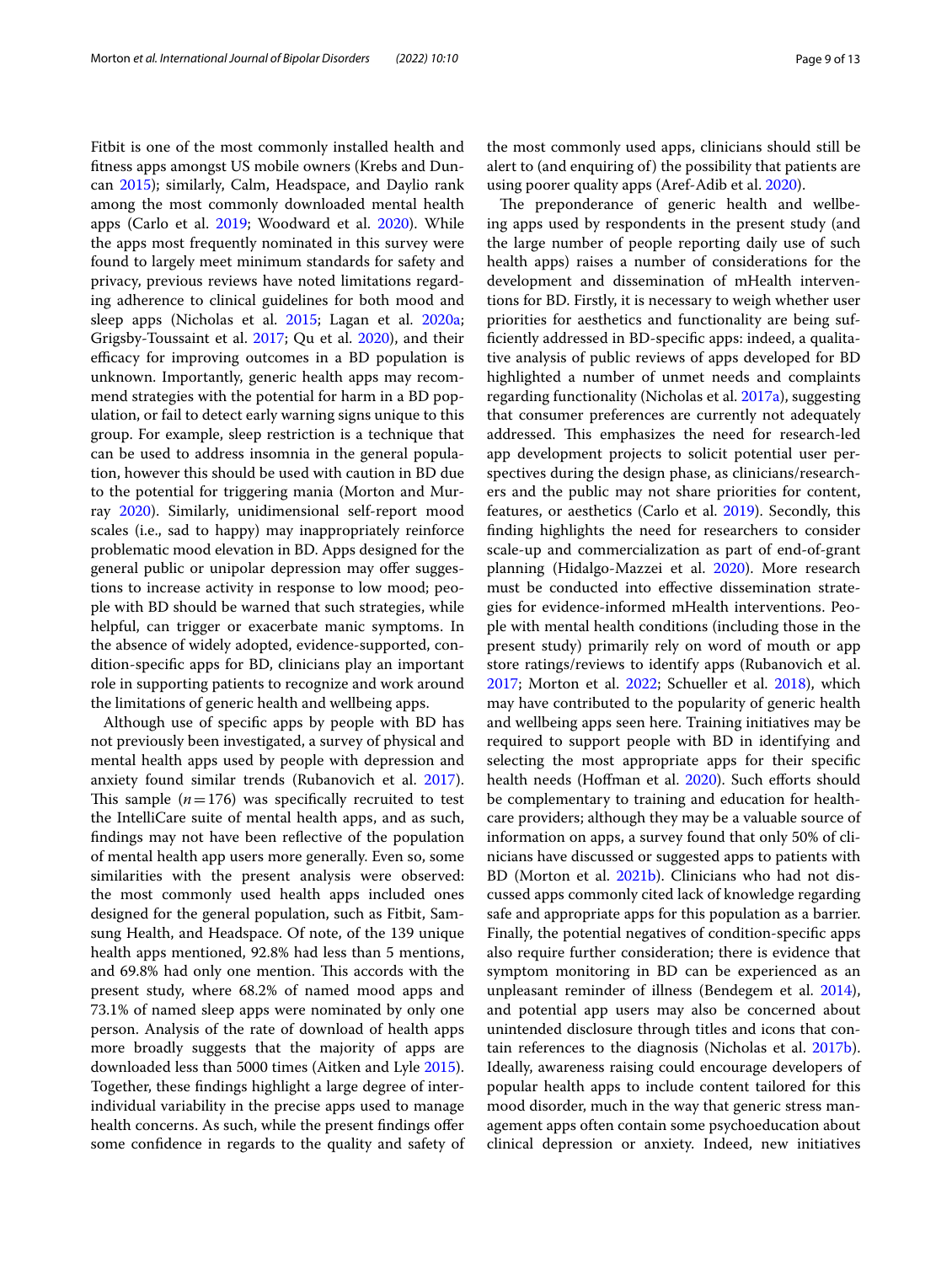targeting transdiagnostic symptoms in psychiatric disorders, in which intervention content is tailored to daily assessments, have shown positive results (Ben-Zeev et al. [2018](#page-10-21)).

## **Strengths and limitations**

A number of limitations to the present study should be noted. Firstly, our sample was predominantly female, white, employed, and had completed some form of postsecondary education. As such, fndings may not generalize to individuals with BD more broadly. Further, estimates of app use may be higher amongst respondents to a webbased survey relative to community samples, although rates of smartphone ownership are similar to other largescale BD surveys (Hidalgo-Mazzei et al. [2019](#page-11-11)). Our survey fndings may also be refective of increased uptake of digital health tools associated with the COVID-19 pandemic (Sorkin et al. [2021\)](#page-12-11). Participants were informed that a BD diagnosis was required to be eligible for the survey, and were given the option to self-report a BD subtype. As diagnosis was not confrmed with a clinical interview, it is possible that individuals who did not meet diagnostic criteria for BD may have completed the survey, and fndings should be interpreted with requisite caution. Although there is limited research on the characteristics of individuals who self-identify as having BD, one study reassuringly supports that people who self-identify as having BD typically meet diagnostic criteria (Kupfer et al. [2002](#page-11-43)): a random sample of people who registered to join a BD care registry  $(n=100)$  found that 93% met DSM-IV criteria for lifetime BD following a face-to-face structured clinical interview. In addition, rates of survey completion were likely enhanced by not including a requirement to complete a clinical interview, which would have added signifcantly to response burden, and detracted from study feasibility (in terms of staf, budget, and time required). On balance, a strength of our study is the large sample size and international representation, given that app use may vary by region (Woodward et al. [2020\)](#page-12-8), with 56.5% of the sample residing outside of North America.

Secondly, there is no consensus approach to evaluating mHeath apps (Torous et al. [2018](#page-12-2)). A recent scoping review found the MIND categories and questions largely overlap with content encompassed in other existing app evaluation frameworks, suggesting good coher-ence (Lagan et al. [2021](#page-11-44)); however, some aspects of user experience (e.g., usability and aesthetic appeal) are not addressed. It has been suggested that the subjectivity inherent in rating such aspects is a likely source of inconsistencies in app evaluations (Carlo et al. [2019](#page-10-19)). Given this, a strength of using the MIND framework is that it focuses on objective criteria; use of this framework also permits comparison between our analysis of

user- nominated apps and earlier work on marketplace oferings for BD (Lagan et al. [2020a](#page-11-14)).

Our evaluation of apps identifed in the survey was not intended as an endorsement of any specifc apps for clinical purposes; rather we intended to provide a snapshot of the quality, safety, and efficacy of apps commonly used by people with BD. As such, we chose to focus on apps used to support two core foci of selfmanagement in BD (mood and sleep). Self-management in BD encompasses a broad range of strategies (Murray et al. [2011\)](#page-11-4), and the present analysis may not address all potential targets of apps in BD, such as crisis management/safety planning, medication reminders, ftness and nutrition, amongst others (Murnane et al. [2016\)](#page-11-45). Although we asked participants to describe their use of apps related to other QoL domains, these were not subject to further formal analysis for reasons of feasibility. Additionally, the MIND evaluation framework was developed to describe mental health apps – there may be specifc risks, privacy standards, or features which should be described to comprehensively evaluate apps designed for other purposes (e.g., social networking, fnancial management). However, a strength of this focused approach means our review was less likely to be impacted by the high turnover of marketplace oferings identifed as problematic in previous publications (Larsen et al. [2020](#page-11-22)); indeed, we note that at the time of submission, all reviewed apps remained available in the Google Play and Apple app marketplaces. Finally, although we assessed privacy policies of the included apps, data protections and use as written does not nec-essarily reflect true practices (Huckvale et al. [2019](#page-11-16)).

# **Conclusion**

Taken together, these fndings reinforce the importance of contextualizing app evaluations according to real-world usage rates, through demonstrating that the earlier reviews of the BD app landscape are not necessarily refective of apps most commonly used in realworld contexts. Rather, people with BD tended to use apps designed for the general population to support and monitor their mood and sleep. The presence of some privacy protections and evidence regarding app efficacy in healthy adults offers some reassuring findings in regards to quality of apps used by people with BD. However, there is a paucity of evidence exploring benefts and harms of use of these apps specifc to BD which requires further consideration. Research-led mHealth development projects should consider how user-centered design and efective dissemination plans may increase the reach and uptake of apps.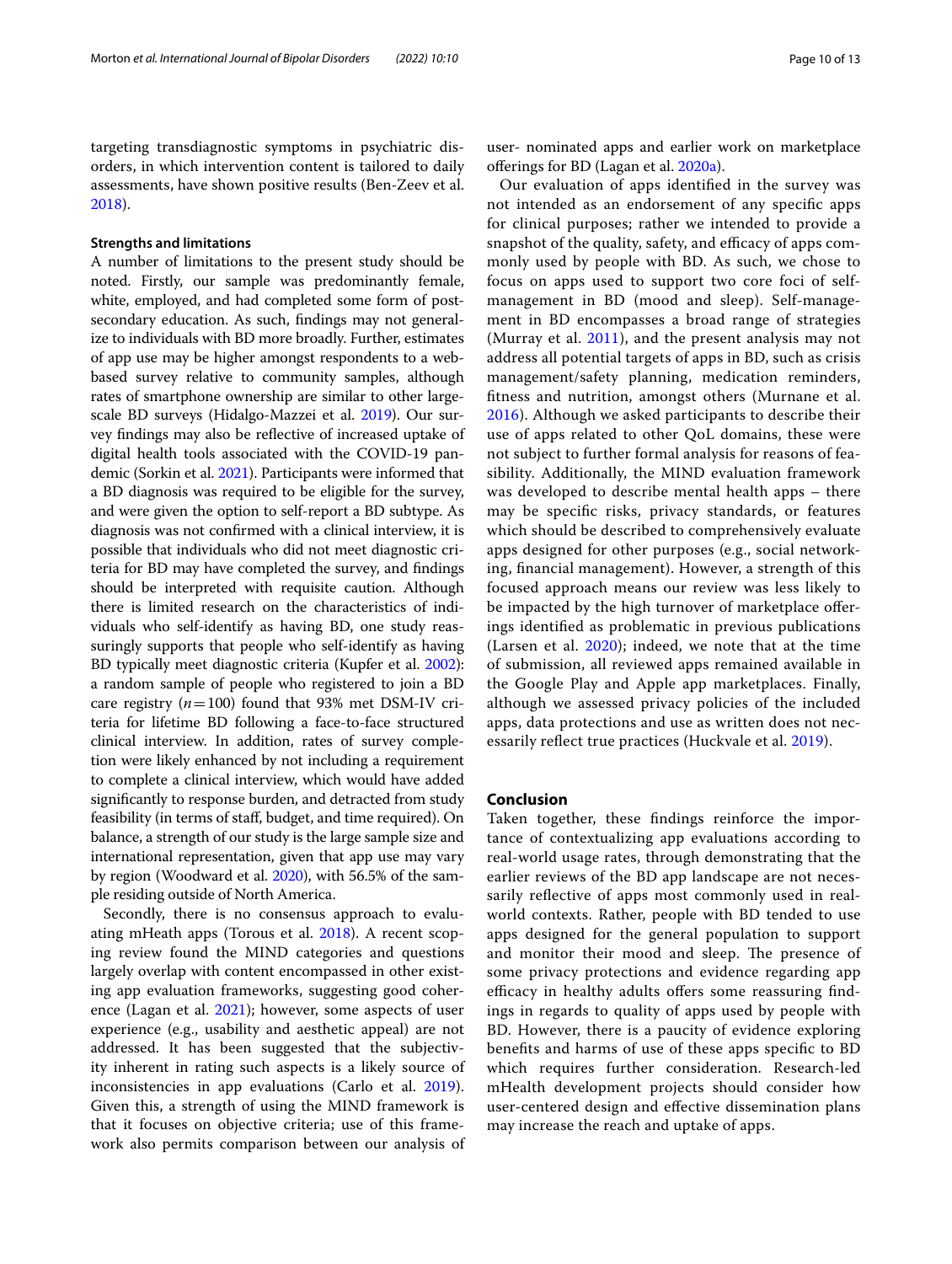#### **Abbreviations**

BD: Bipolar disorder; CREST.BD: Collaborative RESearch Team to study psychosocial issues in Bipolar disorder.

# **Supplementary Information**

The online version contains supplementary material available at [https://doi.](https://doi.org/10.1186/s40345-022-00256-6) [org/10.1186/s40345-022-00256-6](https://doi.org/10.1186/s40345-022-00256-6).

<span id="page-10-12"></span><span id="page-10-9"></span>**Additional fle 1.** Survey of App Use: Perspectives from people living with bipolar disorder.

**Additional fle 2.** Evaluation of the most commonly nominated mood and sleep self-management apps ( $n = 9$ ) using the MIND framework

**Additional fle 3: Table S3.** List of studies evaluating the feasibility of the most commonly nominated mood and sleep self-management apps  $(n = 9)$ .

<span id="page-10-14"></span>**Additional file 4: Table S2.** List of studies evaluating the efficacy or validity of the most commonly nominated mood and sleep self-management apps  $(n = 9)$ .

#### **Acknowledgements**

The authors gratefully acknowledge the research participants who were involved in this project, the expertise of the CREST.BD Community Advisory Group and CREST.BD network members. EM was supported by a Canadian Institutes of Health Research Banting Postdoctoral Fellowship.

#### **Authors' contributions**

EM conceptualized and designed the study, conducted the data analysis and drafted the manuscript. JN contributed to the design of the survey, data analysis, and drafting of the manuscript. LY contributed to data analysis and drafting of the manuscript. LL contributed to data analysis. SJB contributed to overall study design. MDP contributed to overall study design. CD contributed to overall study design. MC contributed to data analysis. EEM contributed to overall study design. All authors provided critical revision of the manuscript for important intellectual content. All authors read and approved the fnal manuscript.

#### **Funding**

This research was supported by a Canadian Institutes of Health Research Project Grant: "Bipolar Bridges: a digital health innovation targeting quality of life in bipolar disorder".

# **Availability of data and materials**

Data are not publicly available in accordance with ethics approval given by the ethics board from the participating university. Interested investigators may submit inquiries to the corresponding author.

# **Declarations**

#### **Ethical approval and consent to participate**

The authors assert that all procedures contributing to this work comply with the ethical standards of the relevant national and institutional committees on human experimentation and with the Helsinki Declaration of 1975, as revised in 2008. All participants provided written, informed consent.

#### **Consent for publication**

Not applicable.

#### **Competing interests**

EM, JN, LY, LL, SJB, MDP, CD, MC, and RK declared no potential conficts of interest with respect to the research, authorship, and/or publication of this article. EEM has received funding to support patient education initiatives from Otsuka.

#### **Author details**

<sup>1</sup> Department of Psychiatry, University of British Columbia, 420-5950 University Boulevard, Vancouver, BC V6T 1Z3, Canada. <sup>2</sup>Orygen, Parkville, VIC, Australia.

<sup>3</sup> Centre for Youth Mental Health, University of Melbourne, VIC, Australia.<br><sup>4</sup> Department of Psychology University of British Columbia Vancouver B Department of Psychology, University of British Columbia, Vancouver, BC, Canada.<sup>5</sup>École de Psychologie, Université Laval, Québec, QC, Canada.<sup>6</sup>Department of Psychiatry, University of California, San Diego, CA, USA.

#### Received: 17 October 2021 Accepted: 1 February 2022 Published online: 04 April 2022

#### **References**

- <span id="page-10-5"></span>Aitken M, Lyle J. Patient adoption of mHealth: Use, evidence and remaining barriers to mainstream acceptance. 2015. IMS Institute for Healthcare Informatics.
- <span id="page-10-13"></span><span id="page-10-10"></span>American Psychiatric Association. App Evaluation Model. 2017. Available from: [https://www.psychiatry.org/psychiatrists/practice/mental-health-apps/](https://www.psychiatry.org/psychiatrists/practice/mental-health-apps/app-evaluation-model) [app-evaluation-model.](https://www.psychiatry.org/psychiatrists/practice/mental-health-apps/app-evaluation-model)
- <span id="page-10-20"></span>Aref-Adib G, Landy G, Eskinazi M, Sommerlad A, Morant N, Johnson S, et al. Assessing digital risk in psychiatric patients: mixed methods study of psychiatry trainees' experiences, views, and understanding. JMIR Ment Health. 2020;7(7):e19008.
- <span id="page-10-18"></span>Bauer M, Glenn T, Monteith S, Bauer R, Whybrow PC, Geddes J. Ethical perspectives on recommending digital technology for patients with mental illness. Int J Bipolar Disord. 2017;5(1):6.
- <span id="page-10-15"></span>Baumel A, Edan S, Kane JM. Is there a trial bias impacting user engagement with unguided e-mental health interventions? A systematic comparison of published reports and real-world usage of the same programs. Transl Behav Med. 2019;9(6):1020–33.
- <span id="page-10-8"></span>Beard C, Silverman AL, Forgeard M, Wilmer MT, Torous J, Bjorgvinsson T. Smartphone, social media, and mental health app use in an acute transdiagnostic psychiatric sample. JMIR Mhealth Uhealth. 2019;7(6):e13364.
- <span id="page-10-2"></span>Beiwinkel T, Kindermann S, Maier A, Kerl C, Moock J, Barbian G, et al. Using smartphones to monitor bipolar disorder symptoms: a pilot study. JMIR Ment Health. 2016;3(1):e2.
- <span id="page-10-21"></span>Ben-Zeev D, Brian RM, Jonathan G, Razzano L, Pashka N, Carpenter-Song E, et al. Mobile health (mHealth) versus clinic-based group intervention for people with serious mental illness: a randomized controlled trial. Psychiatr Serv. 2018;69(9):978–85.
- <span id="page-10-6"></span>BinDhim NF, Hawkey A, Trevena L. A systematic review of quality assessment methods for smartphone health apps. Telemed J E Health. 2015;21(2):97–104.
- <span id="page-10-16"></span>Bonnín CdM, Solé B, Reinares M, García-Estela A, Samalin L, Martínez-Arán A, et al. Does cognitive impairment in bipolar disorder impact on a SIMPLe app use? J Afect Disord. 2021;282:488–94.
- <span id="page-10-19"></span>Carlo AD, Hosseini Ghomi R, Renn BN, Areán PA. By the numbers: ratings and utilization of behavioral health mobile applications. NPJ Digit Med. 2019;2(1):54.
- <span id="page-10-7"></span>Carlo AD, Hosseini Ghomi R, Renn BN, Strong MA, Areán PA. Assessment of real-world use of behavioral health mobile applications by a novel stickiness metric. JAMA Netw Open. 2020;3(8):e2011978.
- <span id="page-10-4"></span>Depp CA, Ceglowski J, Wang VC, Yaghouti F, Mausbach BT, Thompson WK, et al. Augmenting psychoeducation with a mobile intervention for bipolar disorder: a randomized controlled trial. J Afect Disord. 2015;174:23–30.
- <span id="page-10-1"></span>Faurholt-Jepsen M, Vinberg M, Christensen EM, Frost M, Bardram J, Kessing LV. Daily electronic self-monitoring of subjective and objective symptoms in bipolar disorder: The MONARCA trial protocol (MONitoring, treAtment and pRediCtion of bipolAr disorder episodes): a randomised controlled single-blind trial. BMJ Open. 2013;3(7):e003353.
- <span id="page-10-17"></span>Faurholt-Jepsen M, Frost M, Ritz C, Christensen EM, Jacoby AS, Mikkelsen RL, et al. Daily electronic self-monitoring in bipolar disorder using smartphones—the MONARCA I trial: a randomized, placebo-controlled, singleblind, parallel group trial. Psychol Med. 2015;45(13):2691–704.
- <span id="page-10-3"></span>Faurholt-Jepsen M, Torri E, Cobo J, Yazdanyar D, Palao D, Cardoner N, et al. Smartphone-based self-monitoring in bipolar disorder: Evaluation of usability and feasibility of two systems. Int J Bipolar Disord. 2019;7(1).
- <span id="page-10-11"></span>Feldman N, Back D, Boland R, Torous J. A systematic review of mHealth application interventions for peripartum mood disorders: trends and evidence in academia and industry. Arch Womens Ment Health. 2021;2021:1–12.
- <span id="page-10-0"></span>Ferrari AJ, Stockings E, Khoo JP, Erskine HE, Degenhardt L, Vos T, et al. The prevalence and burden of bipolar disorder: fndings from the Global Burden of Disease Study 2013. Bipolar Disord. 2016;18(5):440–50.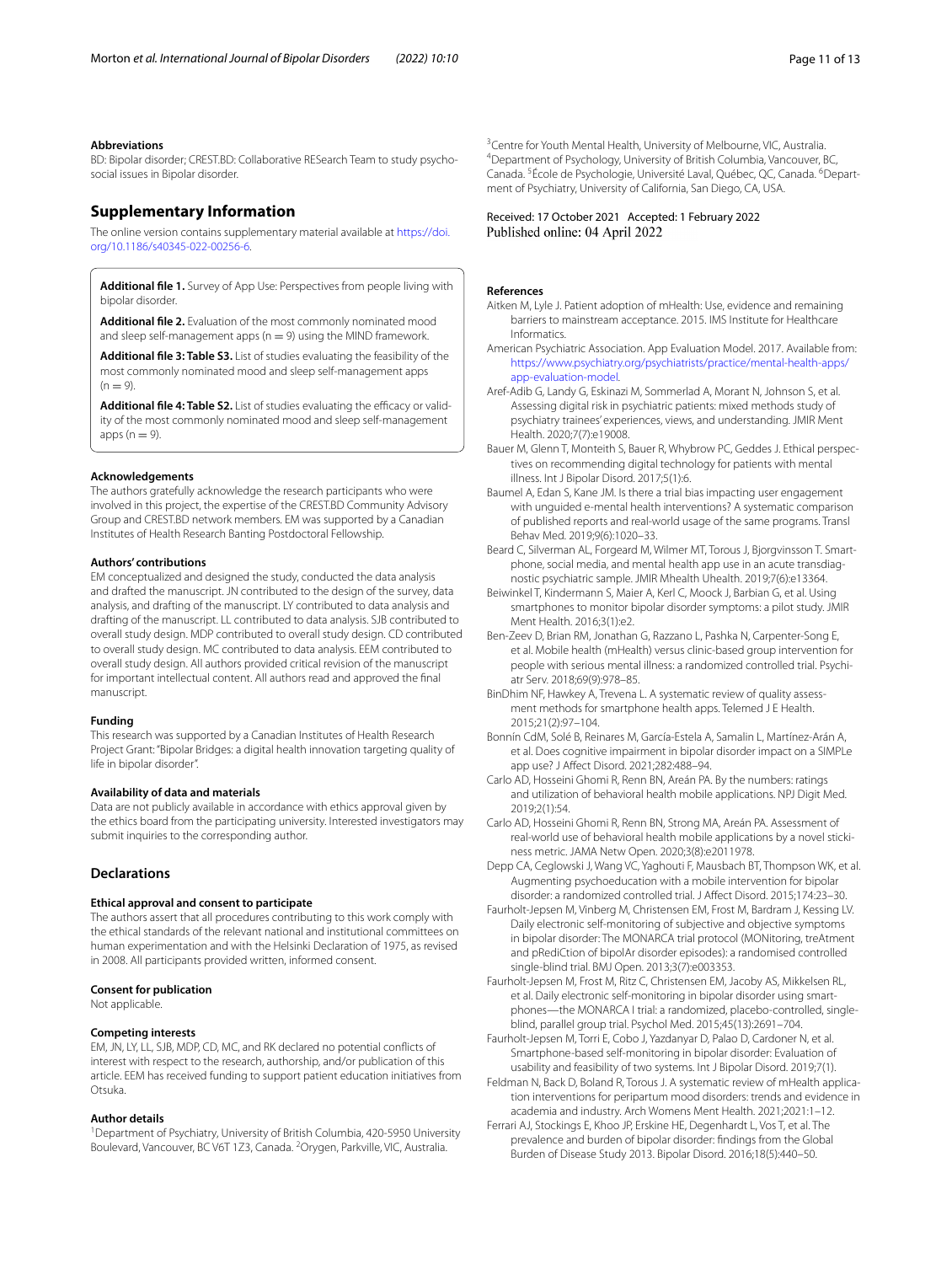<span id="page-11-31"></span>Fleming T, Bavin L, Lucassen M, Stasiak K, Hopkins S, Merry S. Beyond the trial: Systematic review of real-world uptake and engagement with digital selfhelp interventions for depression, low mood, or anxiety. J Med Internet Res. 2018;20(6):e199.

<span id="page-11-33"></span>Gitlin M. Lithium side effects and toxicity: prevalence and management strategies. Int J Bipolar Disord. 2016;4(1):27.

- <span id="page-11-35"></span>Grigsby-Toussaint DS, Shin JC, Reeves DM, Beattie A, Auguste E, Jean-Louis G. Sleep apps and behavioral constructs: a content analysis. Prev Med Rep. 2017;6:126–9.
- <span id="page-11-17"></span>Grundy QH, Wang Z, Bero LA. Challenges in assessing mobile health app quality: a systematic review of prevalent and innovative methods. Am J Prev Med. 2016;51(6):1051–9.
- <span id="page-11-24"></span>Henson P, David G, Albright K, Torous J. Deriving a practical framework for the evaluation of health apps. Lancet Digit Health. 2019;1:e52–4.
- <span id="page-11-8"></span>Hidalgo-Mazzei D, Mateu A, Reinares M, Murru A, Del Mar BC, Varo C, et al. Psychoeducation in bipolar disorder with a SIMPLe smartphone application: feasibility, acceptability and satisfaction. J Afect Disord. 2016;200:58–66.

<span id="page-11-11"></span>Hidalgo-Mazzei D, Nikolova VL, Kitchen S, Young AH. Internet-connected devices ownership, use and interests in bipolar disorder: from desktop to mobile mental health. Digital Psychiatry. 2019;2(1):1–7.

<span id="page-11-39"></span>Hidalgo-Mazzei D, Llach C, Vieta E. mHealth in afective disorders: Hype or hope? A focused narrative review. Int Clin Psychopharmacol. 2020;35(2):61–8.

<span id="page-11-40"></span>Hofman L, Wisniewski H, Hays R, Henson P, Vaidyam A, Hendel V, et al. Digital Opportunities for Outcomes in Recovery Services (DOORS): a pragmatic hands-on group approach toward increasing digital health and smartphone competencies, autonomy, relatedness, and alliance for those with serious mental illness. J Psychiatr Pract. 2020;26(2):80–8.

<span id="page-11-16"></span>Huckvale K, Torous J, Larsen M. Assessment of the data sharing and privacy practices of smartphone apps for depression and smoking cessation. JAMA Netw Open. 2019;2:e192542.

<span id="page-11-10"></span>Jake-Schofman DE, Silfee VJ, Waring ME, Boudreaux ED, Sadasivam RS, Mullen SP, et al. Methods for evaluating the content, usability, and efficacy of commercial mobile health apps. 2017;5(12):e190.

<span id="page-11-1"></span>Kendall T, Morriss R, Mayo-Wilson E, Meyer TD, Jones SH, Oud M, et al. NICE guidance on psychological treatments for bipolar disorder. Lancet Psychiatry. 2016;3(4):317–20.

<span id="page-11-23"></span>Krebs P, Duncan DT. Health app use among US mobile phone owners: a national survey. 2015;3(4):e101.

<span id="page-11-43"></span>Kupfer DJ, Frank E, Grochocinski VJ, Cluss PA, Houck PR, Stapf DA. Demographic and clinical characteristics of individuals in a bipolar disorder case registry. J Clin Psychiatry. 2002;63(2):120–5.

<span id="page-11-14"></span>Lagan S, Ramakrishnan A, Lamont E, Ramakrishnan A, Frye M, Torous J. Digital health developments and drawbacks: a review and analysis of topreturned apps for bipolar disorder. Int J Bipolar Disord. 2020a;8(1):39.

<span id="page-11-18"></span>Lagan S, Aquino P, Emerson MR, Fortuna K, Walker R, Torous J. Actionable health app evaluation: translating expert frameworks into objective metrics. NPJ Digit Med. 2020b;3(1):100.

<span id="page-11-44"></span>Lagan S, Sandler L, Torous J. Evaluating evaluation frameworks: a scoping review of frameworks for assessing health apps. BMJ Open. 2021;11(3):e047001.

<span id="page-11-25"></span>Lagan S, Camacho E, Torous J. Is there a clinically relevant, publicly accessible app for that? Exploring the clinical relevance and availability of mobile apps for schizophrenia and psychosis. Schizophr Res. 2021a;230:98–9.

<span id="page-11-27"></span>Lagan S, D'Mello R, Vaidyam A, Bilden R, Torous J. Assessing mental health apps marketplaces with objective metrics from 29,190 data points from 278 apps. Acta Psychiatr Scand. 2021b;144(2):201–10.

<span id="page-11-12"></span>Larsen ME, Huckvale K, Nicholas J, Torous J, Birrell L, Li E, et al. Using science to sell apps: evaluation of mental health app store quality claims. NPJ Digit Med. 2019;2(1):18.

<span id="page-11-22"></span>Larsen M, Nicholas J, Han J, Lemon C, Okun K, Torok M, et al. Here's something I prepared earlier: a review of the time to publication of cross-sectional reviews of smartphone health apps. BMJ Open. 2020;10(12):e039817.

<span id="page-11-6"></span>Leitan ND, Michalak EE, Berk L, Berk M, Murray G. Optimizing delivery of recovery-oriented online self-management strategies for bipolar disorder: a review. Bipolar Disord. 2015;17(2):115–27.

<span id="page-11-2"></span>Malhi GS, Bell E, Boyce P, Bassett D, Berk M, Bryant R, et al. The 2020 Royal Australian and New Zealand College of psychiatrists clinical practice guidelines for mood disorders: Bipolar disorder summary. Bipolar Disord. 2020;22(8):805–21.

<span id="page-11-9"></span>Mathews SC, McShea MJ, Hanley CL, Ravitz A, Labrique AB, Cohen AB. Digital health: a path to validation. NPJ Digit Med. 2019;2(1):38.

<span id="page-11-7"></span>Matthews M, Abdullah S, Murnane E, Voida S, Choudhury T, Gay G, et al. Development and evaluation of a smartphone-based measure of social rhythms for bipolar disorder. Assessment. 2016;23(4):472–83.

<span id="page-11-28"></span>McHugh ML. Interrater reliability: the kappa statistic. Biochem Med. 2012;22(3):276–82.

<span id="page-11-0"></span>Merikangas KR, Jin R, He JP, Kessler RC, Lee S, Sampson NA, et al. Prevalence and correlates of bipolar spectrum disorder in the world mental health survey initiative. Arch Gen Psychiatry. 2011;68(3):241–51.

<span id="page-11-21"></span>Michalak EE, Murray G. Development of the QoL.BD: a disorder-specifc scale to assess quality of life in bipolar disorder. Bipolar Disord. 2010;12(7):727–40.

<span id="page-11-3"></span>Michalak EE, Suto MJ, Barnes SJ, Hou S, Lapsley S, Scott M, et al. Efective self-management strategies for bipolar disorder: a community-engaged Delphi consensus consultation study. J Afect Disord. 2016;206:77–86.

<span id="page-11-5"></span>Miklowitz DJ, Scott J. Psychosocial treatments for bipolar disorder: cost-efectiveness, mediating mechanisms, and future directions. Bipolar Disord. 2009;11(Suppl 2):110–22.

<span id="page-11-30"></span>Mistler LA, Ben-Zeev D, Carpenter-Song E, Brunette MF, Friedman MJ. Mobile mindfulness intervention on an acute psychiatric unit: feasibility and acceptability study. JMIR Ment Health. 2017;4(3):e34.

<span id="page-11-37"></span>Morton E, Murray G. Assessment and treatment of sleep problems in bipolar disorder—a guide for psychologists and clinically focused review. Clinical Psychol Psychother. 2020;27(3):364–77.

<span id="page-11-19"></span>Morton E, Nicholas J, Lapadat L, O'Brien HL, Barnes SJ, Poh C, et al. Use of smartphone apps in bipolar disorder: an international web-based survey of feature preferences and privacy concerns. J Afect Disord. 2021a;295:1102–9.

<span id="page-11-41"></span>Morton E, Torous J, Murray G, Michalak EE. Using apps for bipolar disorder—an online survey of healthcare provider perspectives and practices. J Psychiatr Res. 2021b;137:22–8.

<span id="page-11-20"></span>Morton E, Ho K, Barnes SJ, Michalak E. Digital health literacy in bipolar disorder: An international web based survey. JMIR Ment Health. In Press.

<span id="page-11-26"></span>Muñoz AO, Camacho E, Torous J. Marketplace and literature review of Spanish language mental health apps. Digit Health. 2021;3(7).

<span id="page-11-45"></span>Murnane EL, Cosley D, Chang P, Guha S, Frank E, Gay G, et al. Self-monitoring practices, attitudes, and needs of individuals with bipolar disorder: Implications for the design of technologies to manage mental health. J Am Med Inform Assoc. 2016;23(3):477–84.

<span id="page-11-4"></span>Murray G, Suto M, Hole R, Hale S, Amari E, Michalak EE. Self-management strategies used by 'high functioning' individuals with bipolar disorder: from research to clinical practice. Clin Psychol Psychother. 2011;18(2):95–109.

<span id="page-11-13"></span>Nicholas J, Larsen ME, Proudfoot J, Christensen H. Mobile apps for bipolar disorder: a systematic review of features and content Quality. J Med Int Res. 2015;17(8):e198.

<span id="page-11-38"></span>Nicholas J, Fogarty AS, Boydell K, Christensen H. The reviews are in: a qualitative content analysis of consumer perspectives on apps for bipolar disorder. J Med Internet Res. 2017a;19(4):e105.

<span id="page-11-42"></span>Nicholas J, Boydell K, Christensen H. Beyond symptom monitoring: Consumer needs for bipolar disorder self-management using smartphones. Eur Psychiatry. 2017b;44:210–6.

<span id="page-11-34"></span>Nicholas J, Shilton K, Schueller SM, Gray EL, Kwasny MJ, Mohr DC. The role of data type and recipient in individuals' perspectives on sharing passively collected smartphone data for mental health: Cross-sectional questionnaire study. J Med Internet Res. 2019;21(4):e12578.

<span id="page-11-29"></span>O'Brien HL, Morton E, Kampen A, Barnes SJ, Michalak EE. Beyond clicks and downloads: a call for a more comprehensive approach to measuring mobile-health app engagement. Bjpsych Open. 2020;6(5):e86.

<span id="page-11-32"></span>Patoz M-C, Hidalgo-Mazzei D, Pereira B, Blanc O, de Chazeron I, Murru A, et al. Patients' adherence to smartphone apps in the management of bipolar disorder: a systematic review. Int J Bipolar Disord. 2021;9(1):19.

<span id="page-11-36"></span>Qu C, Sas C, Daudén Roquet C, Doherty G. Functionality of top-rated mobile apps for depression: systematic search and evaluation. JMIR Ment Health. 2020;7(1):e15321.

<span id="page-11-15"></span>Robillard JM, Feng TL, Sporn AB, Lai J-A, Lo C, Ta M, et al. Availability, readability, and content of privacy policies and terms of agreements of mental health apps. Internet Interv. 2019;17:100243.